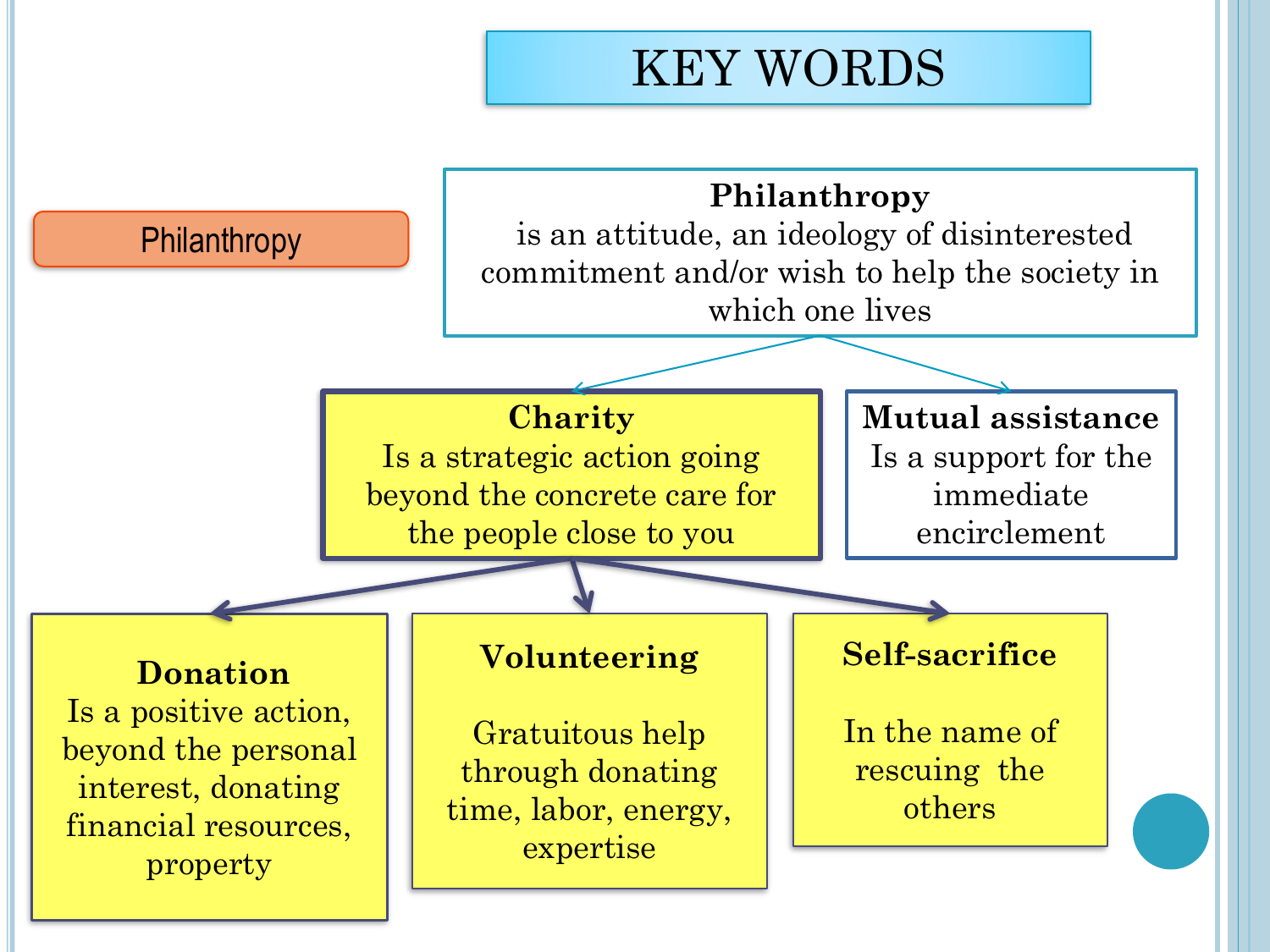## **"VOLUNTEER" DEFINITION**

ON VOLUNTEERING

**United Kingdom** – engaging time and efforts, delivered gratuitely in favor of the community or of the people beyond the family

**USA – a** free choice of giving gratuitous support without remuneration ( the costs could be covered). Volunteer work could be a formal one ( an organized one) or an informal one ("good neighbor" kind of activity)

**Bulgaria** - A volunteer is a physical person, who realizes volunteer activity – an activity beyond the professional relationships of the volunteer which consists of delivering labor and/or services by own choice and without being paid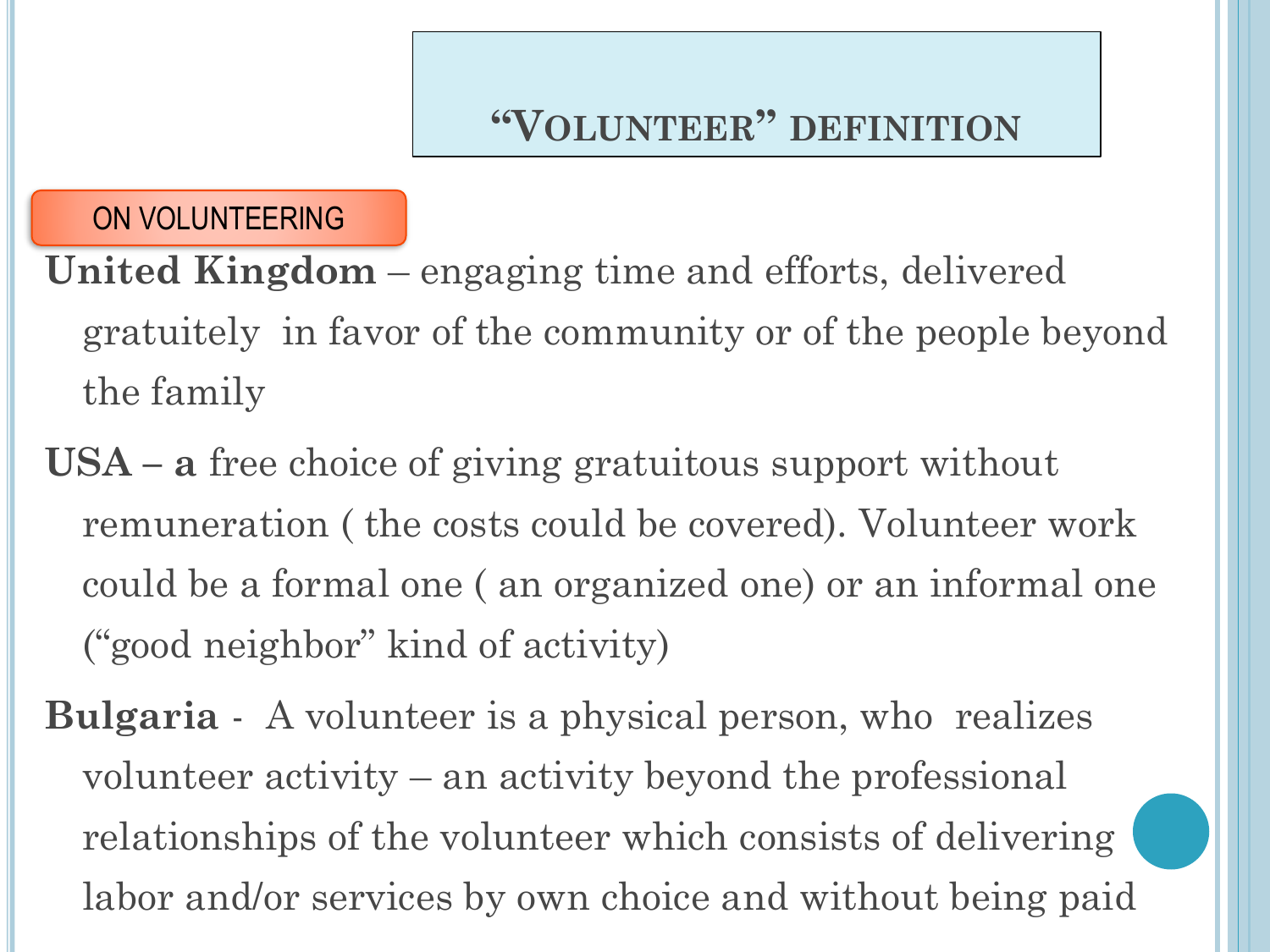**In Bulgaria in volunteering are actively involved**:

# ON VOLUNTEERING



- иладежи на възраст  $16 - 24$
- $\blacksquare$  възраст 25 40
- $\blacksquare$  средна възраст 45 -60
- Пенсионери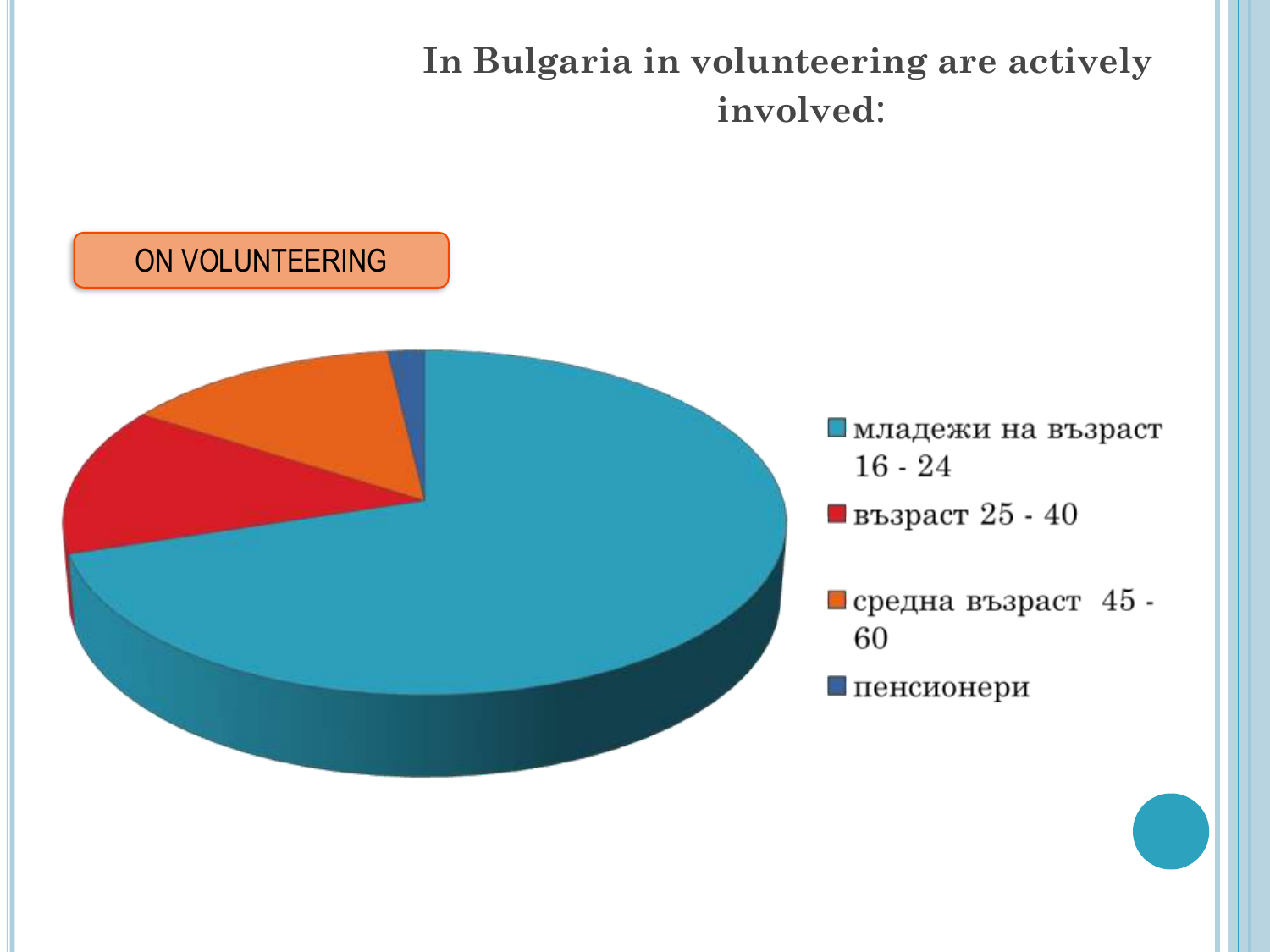## **POTENTIAL VOLUNTEERS ARE READY TO WORK:**

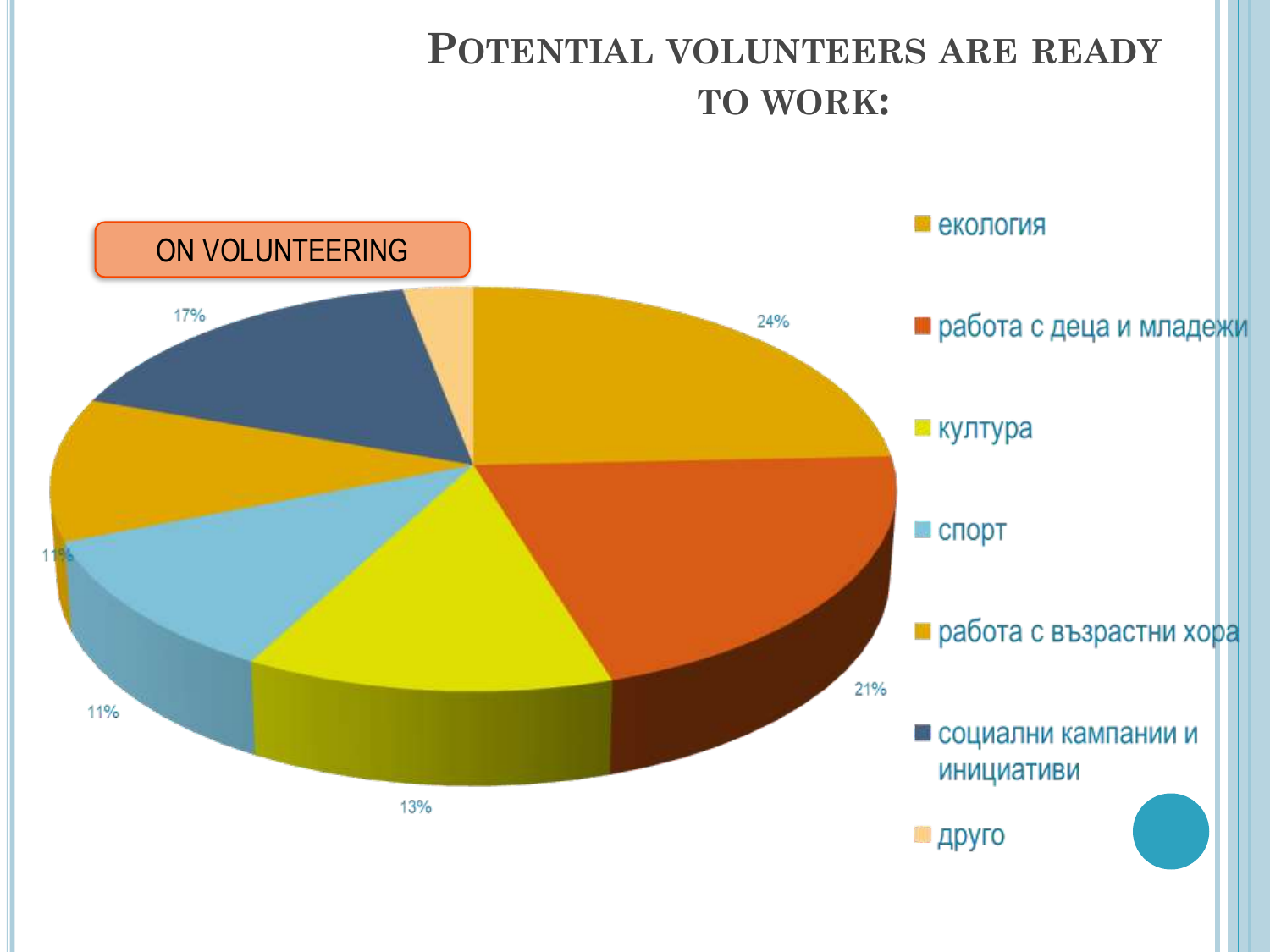## **WHY NOT A VOLUNTEER?**

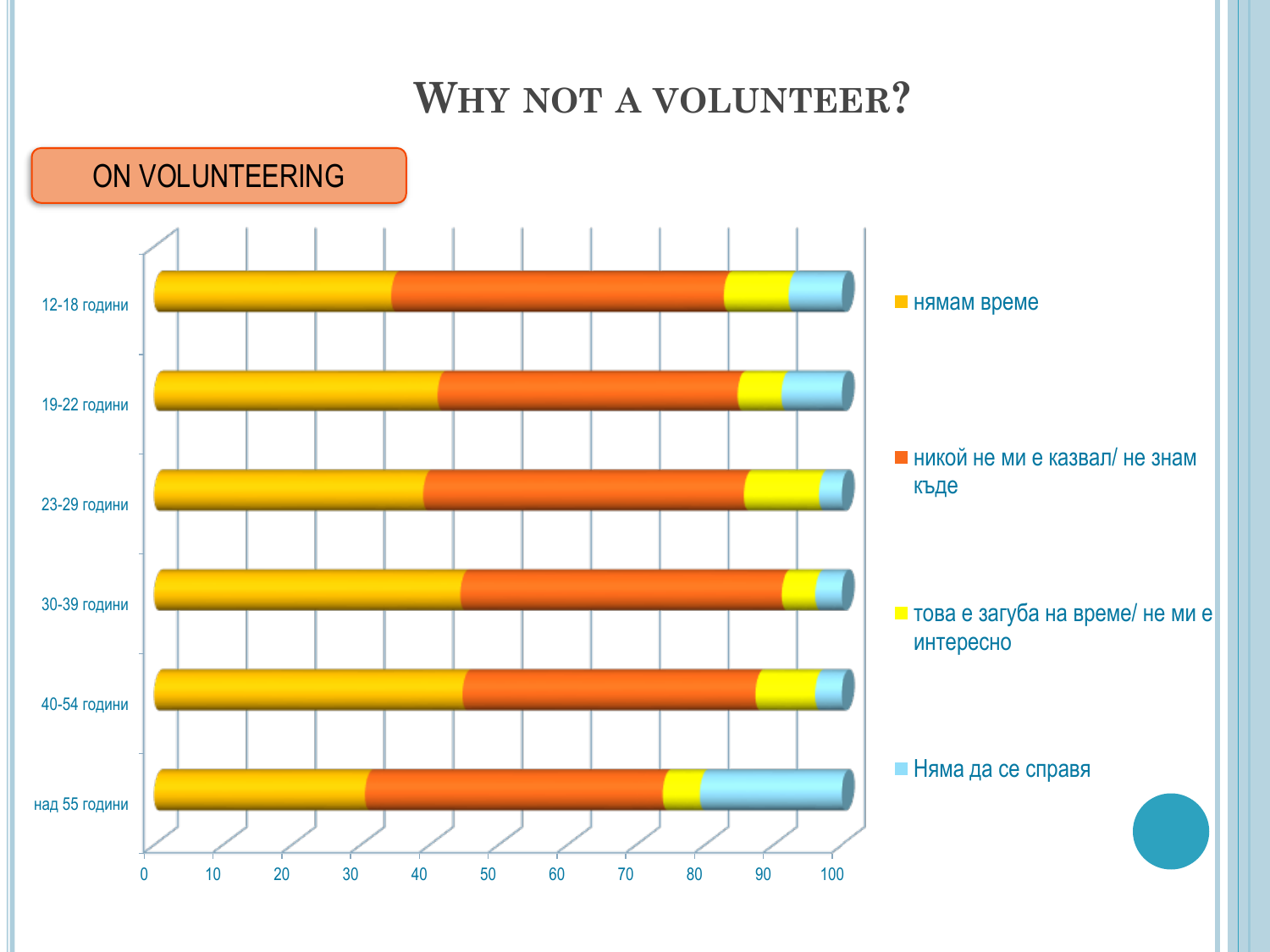#### ON VOLUNTEERING

The benefits of volunteering for the volunteer

- Engagement with the organization mission
- Personal satisfaction
- **► The importance of volunteering**
- Encountering new people and communities
- Acquiring practical knowledge and skills
- An opportunity of new experiences
- A contact with prospective employers
- Applying the skills already acquired
- Activities physical, emotional
- And others …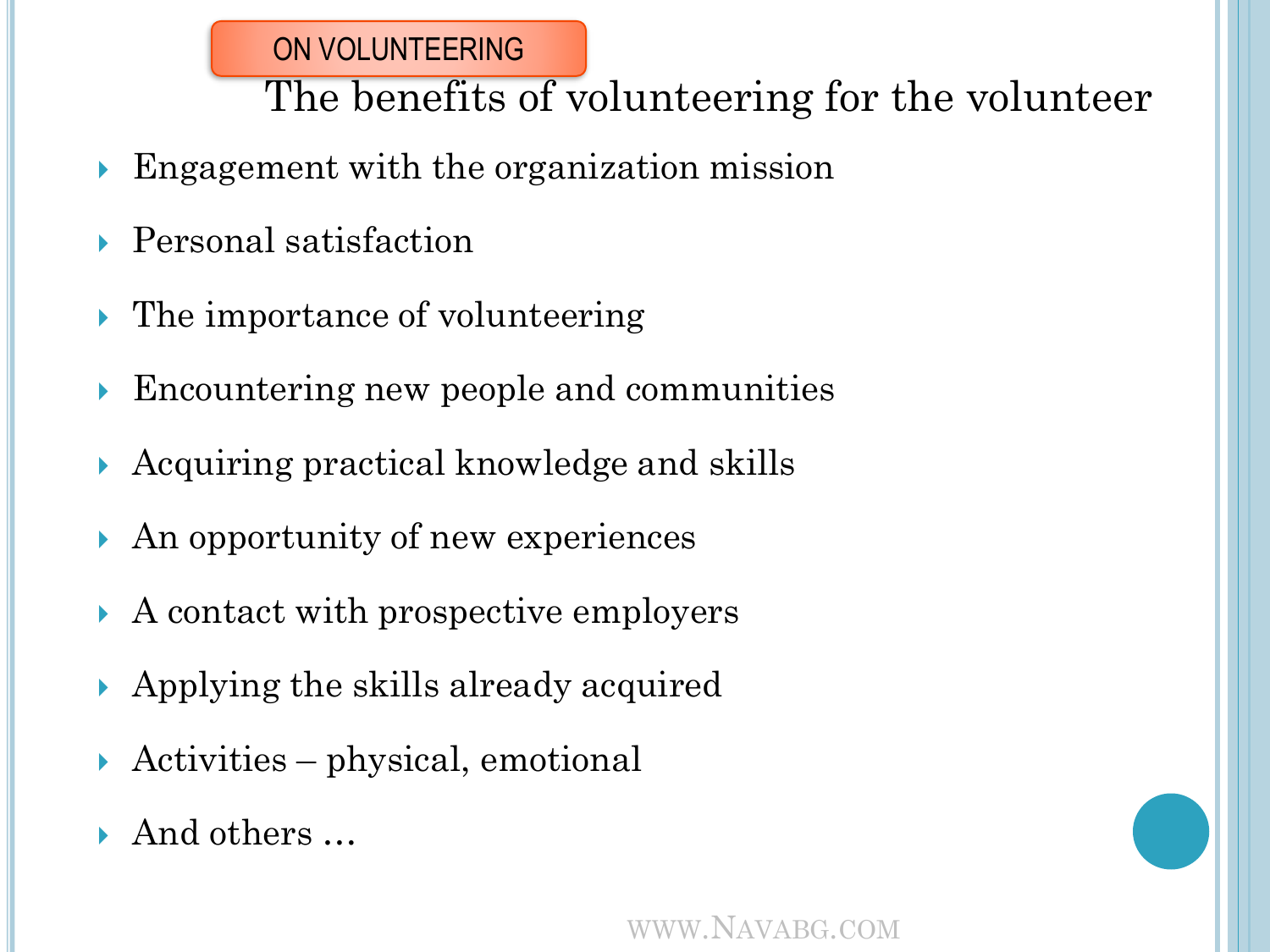#### ON VOLUNTEERING

Volunteers in Action ...

### **Institutions of closed type**





### **Support of NGO**





**Hospitals**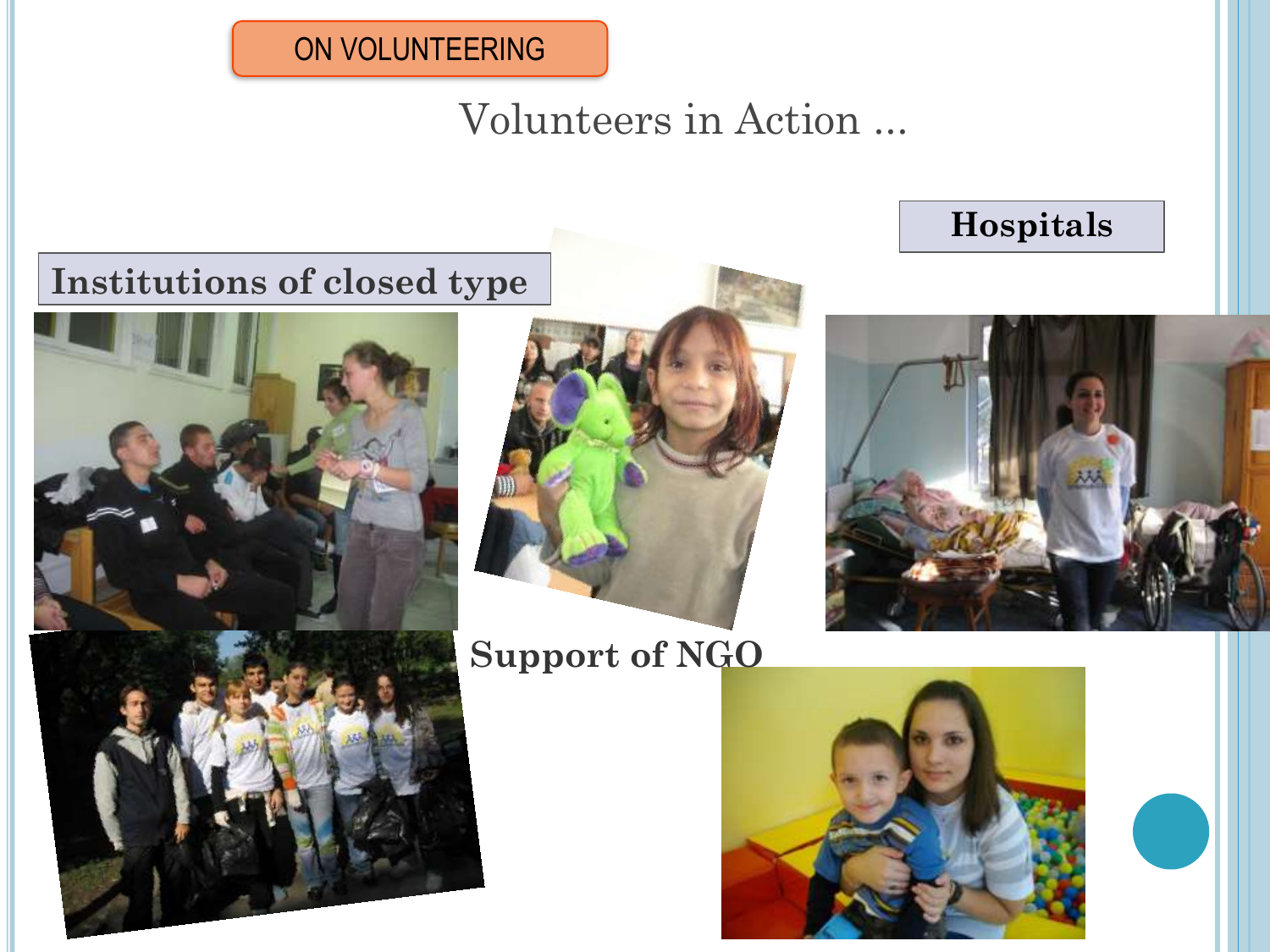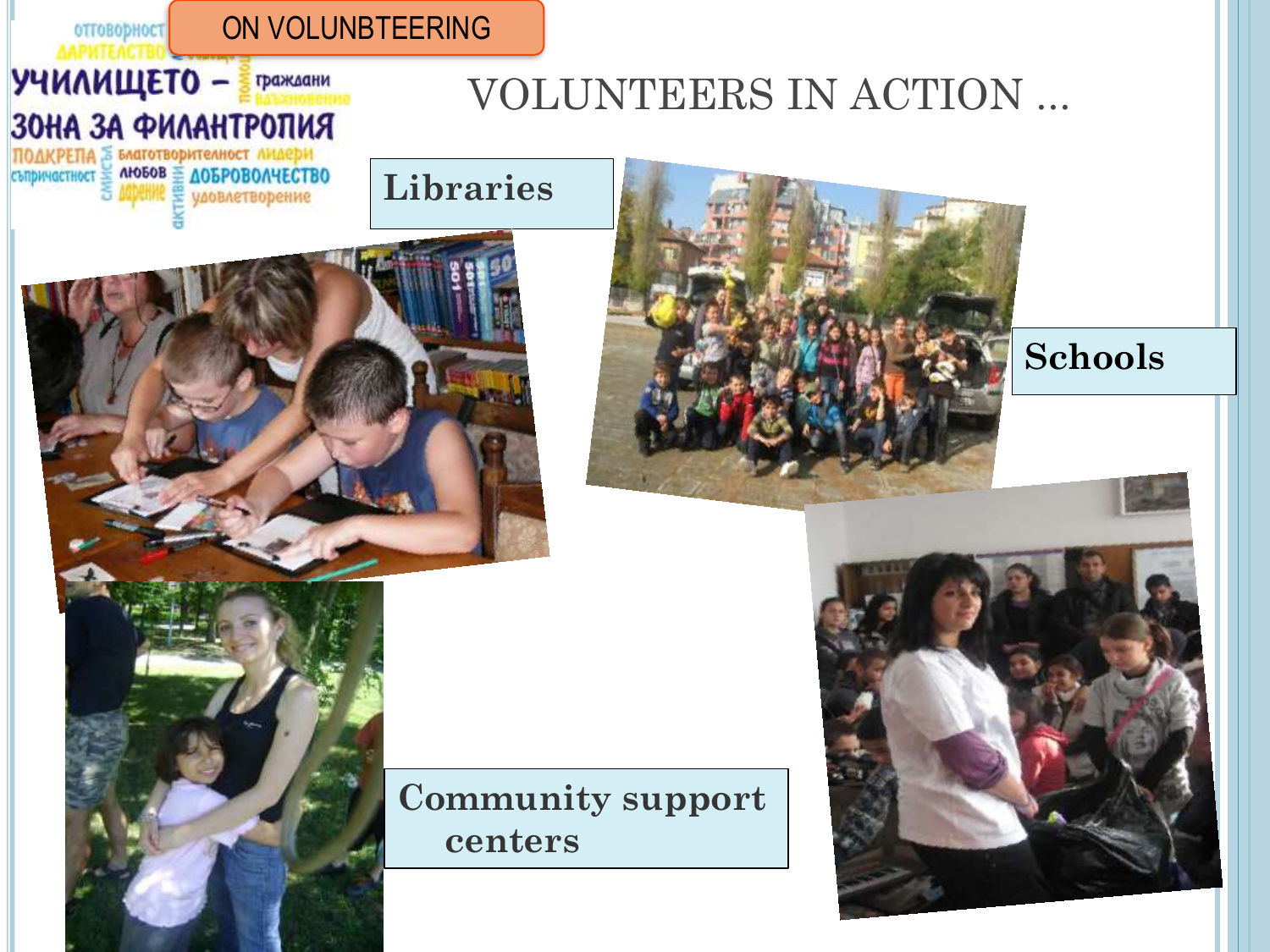